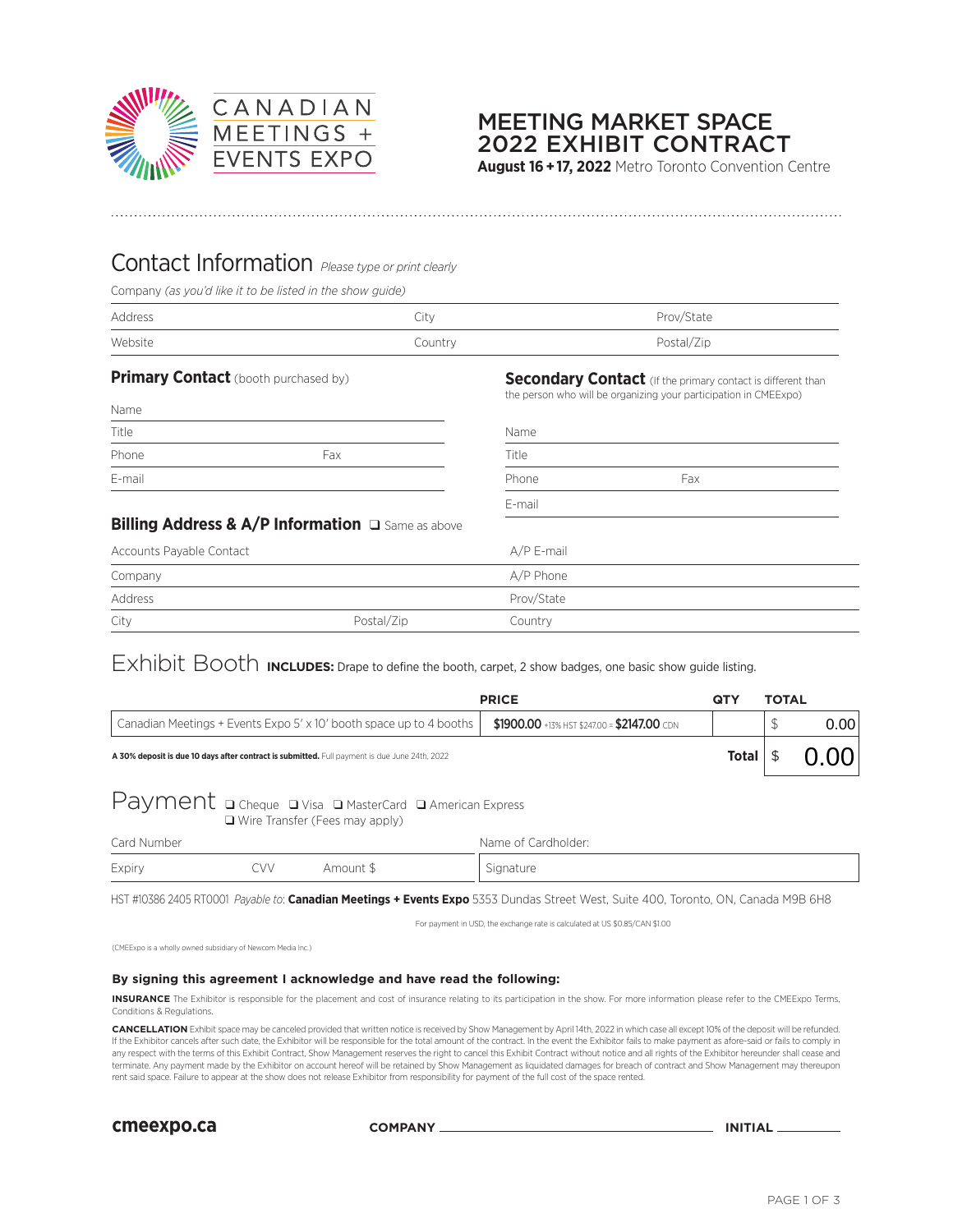

### 2022 EXHIBIT CONTRACT MEETING MARKET SPACE

**August 16 + 17, 2022** Metro Toronto Convention Centre

# Please select your business category:

Please see below the Canadian Meetings+Events Expo full category list for you to select up to 2 categories to appear in. Any special requests for positioning must be included on this contract for consideration. Although not all can be accommodated, we take all special requests into consideration.

|                                                                                                                                                | <b>Business Category:</b> Please select the categories that best describes your organzation. Choose all that apply. |   |                                  |  |
|------------------------------------------------------------------------------------------------------------------------------------------------|---------------------------------------------------------------------------------------------------------------------|---|----------------------------------|--|
| $\Box$ Airlines                                                                                                                                | $\Box$ Gift Card Programs                                                                                           |   | $\Box$ Registration Services     |  |
| $\Box$ Apparel                                                                                                                                 | Golf Courses                                                                                                        |   | Resort or Inn                    |  |
| Association<br>ப                                                                                                                               | Golf Merchandise                                                                                                    |   | $\Box$ Spa                       |  |
| Audio Visual/Staging                                                                                                                           | $\Box$ Hotel Chain                                                                                                  |   | Speakers + Entertainment         |  |
| $\Box$ Catering                                                                                                                                | $\Box$ Hotel Property                                                                                               |   | Teambuilding/Corporate Education |  |
| □ Convention/Conference Centre                                                                                                                 | $\Box$ Loyalty Program                                                                                              | ⊔ | Transportation                   |  |
| $\Box$ Cruiseline                                                                                                                              | $\Box$ Marketing Representation Firm                                                                                | ⊔ | Travel Agency/Travel Wholesaler  |  |
| $\Box$ CVB/Tourism Office                                                                                                                      | $\Box$ Meeting & Event Suppliers                                                                                    | ப | Unique/Special Event Venue       |  |
| $\Box$ Decor<br>$\Box$ Destination Management Company                                                                                          | $\Box$ Premiums/Promotions - Distributors<br>$\Box$ Premiums/Promotions - Manufacturers                             |   |                                  |  |
| <b>Geographical Location:</b> Choose one.                                                                                                      |                                                                                                                     |   |                                  |  |
| $\Box$ Central Canada<br>ப                                                                                                                     | Central USA                                                                                                         | ⊔ | Caribbean/Mexico/South America   |  |
| $\Box$ Fastern Canada<br>ப                                                                                                                     | Fastern USA                                                                                                         |   | $\Box$ Europe/Asia/International |  |
| Western Canada<br>ப                                                                                                                            | Western USA                                                                                                         |   | $\Box$ Global                    |  |
|                                                                                                                                                |                                                                                                                     |   |                                  |  |
| The undersigned intends to exhibit the following product(s) or service(s): Only those listed and approved by Show Management may be displayed. |                                                                                                                     |   |                                  |  |

**Special Requests for Positioning:** *We will do our best to accommodate all exhibitors. Location preferences are not guaranteed*

**cmeexpo.ca COMPANY INITIAL**